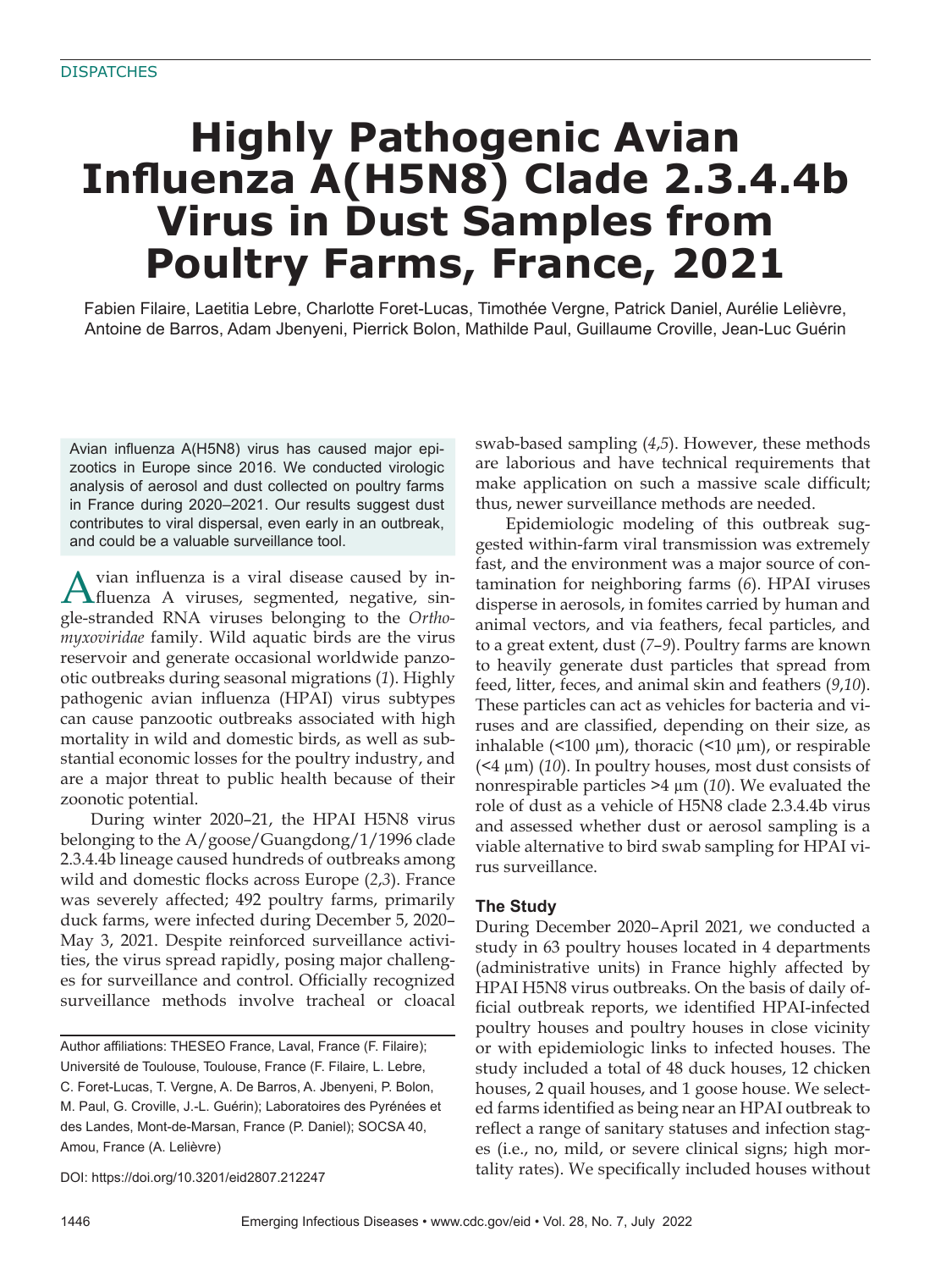clinical signs among animals to evaluate virus dispersal and dust testing for HPAI surveillance in the early stages of infection.

In each selected poultry house, we collected surface dust with 2 wipes on the building's walls and feeders (*9*,*11*) (Appendix, https://wwwnc.cdc.gov/ EID/article/28/7/21-2247-App1.pdf). In 19 houses, we also collected aerosol samples by using 2 devices, Coriolis Compact (Bertin Instruments, https://www. bertin-instruments.com) and the NIOSH BC 251 developed by the National Institute for Occupational Safety and Health (NIOSH; https://www.cdc.gov/ niosh) (Appendix). Furthermore, we collected tracheal swab samples from 20 randomly selected birds in each house (Appendix Table 1). We chose tracheal

over cloacal swab samples because the typical respiratory shedding and tropism of HPAI H5N8 clade 2.3.4.4 viruses enables earlier detection in the respiratory tract than cloacae (*12*,*13*).

We performed real-time quantitative reverse transcription PCR on all samples to detect HPAI virus at the molecular level by targeting the matrix protein and H5 genes (Appendix). We compared cycle threshold (Ct) distributions of each sample by using raincloud plots and a boxplot model (Figure 1). In general, Ct values for tracheal swabs (≈25.2) and dust (≈28.6) were similar (Figure 1; Appendix). Between the 2 aerosol collectors, the Coriolis device showed more positive results (Ct <40) than the NIOSH BC 251 sampler. Furthermore, we noted HPAI H5N8



**Figure 1.** Ct values of highly pathogenic avian influenza A(H5N8) clade 2.3.4.4b virus detected by real-time quantitative reverse transcription PCR from tracheal swab and environmental samples collected on poultry farms, France, December 2020–April 2021. We used a Wilcoxon test for statistical analysis and considered samples with Ct <40 negative. Each dot indicates a Ct value from 1 wipe sample or 1 pool of 5 tracheal swab samples. Box plots show 95% CI for Ct values; horizontal lines in boxes indicate means and error bars SDs. Red dashed horizontal lines indicate Ct of 40, the cutoff value for negative results. A) Half-violin, scatter, and box plots of Ct values for samples collected by using tracheal swab samples or surface wipe samples from 63 poultry houses with and without clinical signs among animals. Half-violins show distribution of Ct values for each sample type. B) C<sub>t</sub> values for aerosol samples collected in 19 poultry houses. Aerosol samples were collected by using the Coriolis Compact (Bertin Instruments, https://www.bertininstruments.com) and the NIOSH BC 251 (https://www.cdc.gov/niosh). The NIOSH BC 251 sampling device has 3 fractions for different particle sizes; fraction 1 for >4 µm, fraction 2 for 1–4 µm, and fraction 3 for <1 µm. Ct, cycle threshold; NIOSH, National Institute for Occupational Safety and Health.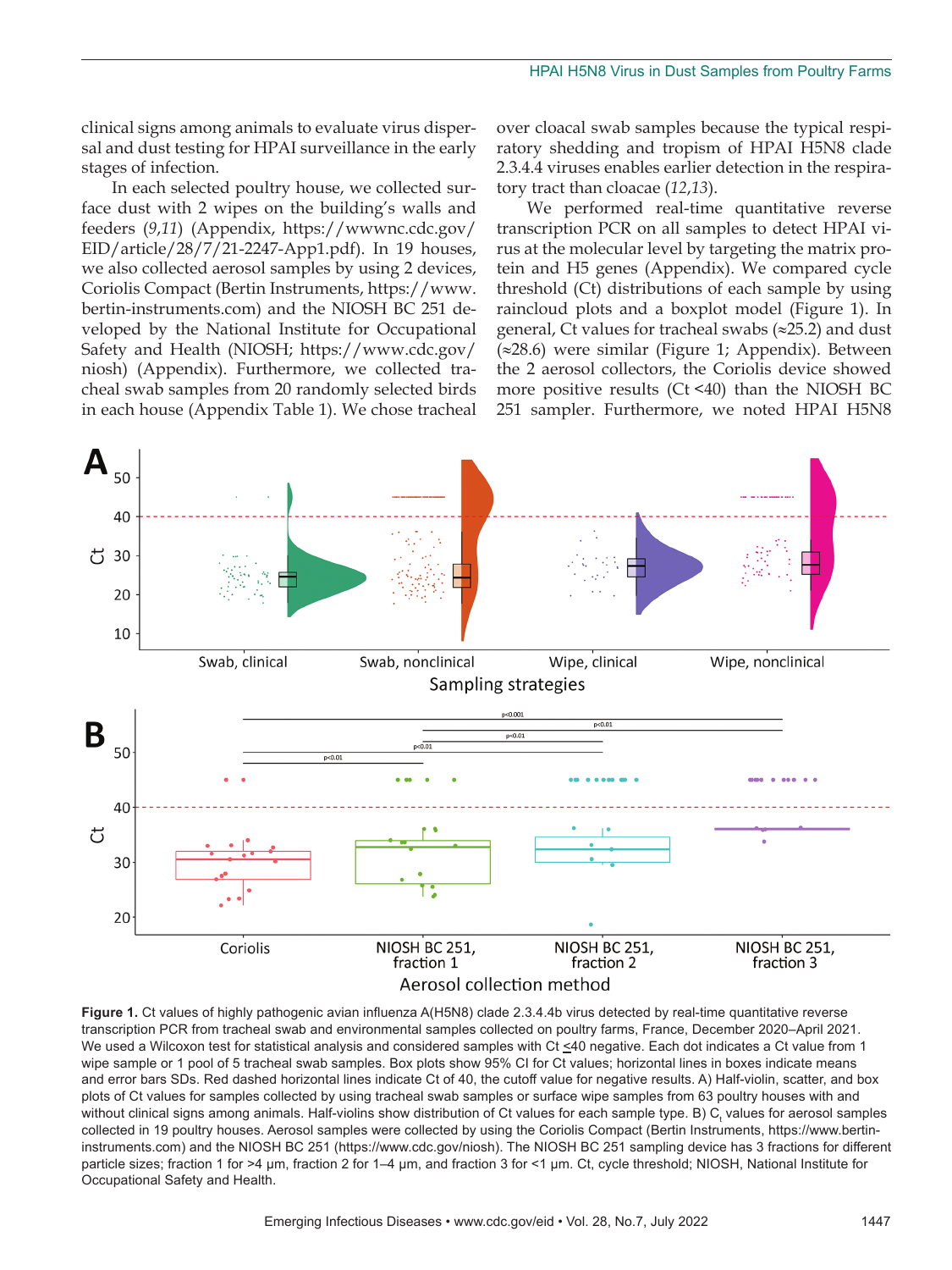## **DISPATCHES**

| avidit immacriza / (Fiorvo) virus chi poditi y furnisi, i furnoc, Docchiber 2020 / (phi 2021 |               |                                   |                                                              |  |  |  |  |  |  |  |
|----------------------------------------------------------------------------------------------|---------------|-----------------------------------|--------------------------------------------------------------|--|--|--|--|--|--|--|
|                                                                                              |               | Estimated sensitivity of sampling | Estimated sensitivity of sampling                            |  |  |  |  |  |  |  |
| Clinical signs                                                                               | Samples*      | method (95% credible interval)+   | strategy (95% credible interval) <sup><math>\pm</math></sup> |  |  |  |  |  |  |  |
| Clinical signs in flock                                                                      | Tracheal swab | $0.77(0.44 - 0.99)$               | $1.00(0.90 - 1.00)$                                          |  |  |  |  |  |  |  |
|                                                                                              | Wipe          | $0.89(0.64 - 1.00)$               | $0.99(0.87 - 1.00)$                                          |  |  |  |  |  |  |  |
|                                                                                              | Coriolis      | $0.93(0.69 - 1.00)$               | $0.93(0.69 - 1.00)$                                          |  |  |  |  |  |  |  |
|                                                                                              | NIOSH BC 251  | $0.93(0.69 - 1.00)$               | $0.93(0.69 - 1.00)$                                          |  |  |  |  |  |  |  |
| No clinical signs in flock                                                                   | Tracheal swab | $0.46(0.15 - 0.97)$               | $0.92(0.48 - 1.00)$                                          |  |  |  |  |  |  |  |
|                                                                                              | Wipe          | $0.90(0.67 - 1.00)$               | $0.99(0.89 - 1.00)$                                          |  |  |  |  |  |  |  |
|                                                                                              | Coriolis      | $0.92(0.63 - 1.00)$               | $0.92(0.63 - 1.00)$                                          |  |  |  |  |  |  |  |
|                                                                                              | NIOSH BC 251  | $0.67(0.34 - 0.91)$               | $0.67(0.34 - 0.91)$                                          |  |  |  |  |  |  |  |
|                                                                                              |               |                                   |                                                              |  |  |  |  |  |  |  |

**Table 1.** Estimated sensitivity of sampling methods and sampling strategies by latent class analysis for detection of highly pathogenic avian influenza A(H5N8) virus on poultry farms, France, December 2020–April 2021

\*Each farm or building was sampled by using 20 tracheal swab samples (pooled in sets of 5 for RT-PCR) and 2 wipe samples from surfaces; on 19 farms we also collected 1 air sample from each of the 2 aerosol collection devices, the Coriolis Compact (Bertin Instruments, https://www.bertininstruments.com) and the NIOSH BC 251 developed by the National Institute for Occupational Safety and Health (https://www.cdc.gov/niosh). †Sampling method relates to the simple analysis of individual samples; individual tracheal swab samples are those analyzed in pools of 5 samples; thus, the sensitivity of the sampling method corresponds to the probability that a single sample, or a pooled sample for the tracheal swabs, tests positive in an infected poultry house.

‡Sampling strategy relates to the combined analysis of the different individual samples at the farm or building level, assuming that the farm or building is positive when >1 individual sample tests positive; thus, the sensitivity of the sampling strategy corresponds to the probability that >1 sample, or >1 pool of 5 tracheal swab samples, tests positive in an infected poultry house.

virus was more easily detected in the largest particles, those  $\geq 1$  µm (Figure 1). These results suggest that the HPAI H5N8 virus dispersion is associated with large dust particles, which could be a major vehicle for viral spread.

To estimate the sensitivity of the 4 different sampling methods (tracheal swab samples, surface wipes, and Coriolis and NIOSH aerosol samplers) in houses with or without poultry showing clinical signs, we used a latent class modeling approach, necessary when no standard has been established (*14*). We adjusted the model to cross-detect each farm by the 4 different sampling methods and estimated model

parameters in a Bayesian framework (Appendix). Model outputs suggested that the different sampling methods had equivalent sensitivity in HPAI-infected flocks showing clinical signs. Surface dust and aerosol sampling showed substantially higher sensitivity in HPAI-infected flocks without clinical signs, but the difference was not statistically significant despite overlap of 95% credible intervals (Table 1; Figure 2).

Finally, to assess the infectiousness of environmental samples, we processed 25 surface dust or aerosol samples taken from 5 animal houses and used these for virus isolation in embryonated eggs (Appendix). Among 25 samples, 12 (48%) tested positive,

**Figure 2.** Sensitivity comparison of 4 sampling techniques used to detect highly pathogenic avian influenza A(H5N8) clade 2.3.4.4b virus from 63 poultry farms, France, December 2020–April 2021. Sampling was conducted in poultry houses with and without clinical signs among flocks. Box plots show 95% CIs; horizontal lines in boxes indicate means, error bars SDs. The 2 environmental samples refer to 2 wipes collected in the animal houses, 1 on feeders and 1 on walls. Tracheal swab samples refer to 4 pools of 5 swab samples collected per house. Aerosol samples were collected from 19 poultry houses by using the Coriolis Compact (Bertin



Instruments, https://www.bertin-instruments.com) and the NIOSH BC 251 (https://www.cdc.gov/niosh). The NIOSH BC 251 sampling device has 3 fractions for different particle sizes; fraction 1 for >4 µm, fraction 2 for 1–4 µm, and fraction 3 for <1 µm. Farm-level disease prevalence was 0.96 for houses in which animals had clinical signs and 0.5 in houses in which animals did not have clinical signs. C, clinical signs; NC, no clinical signs; NIOSH, National Institute for Occupational Safety and Health.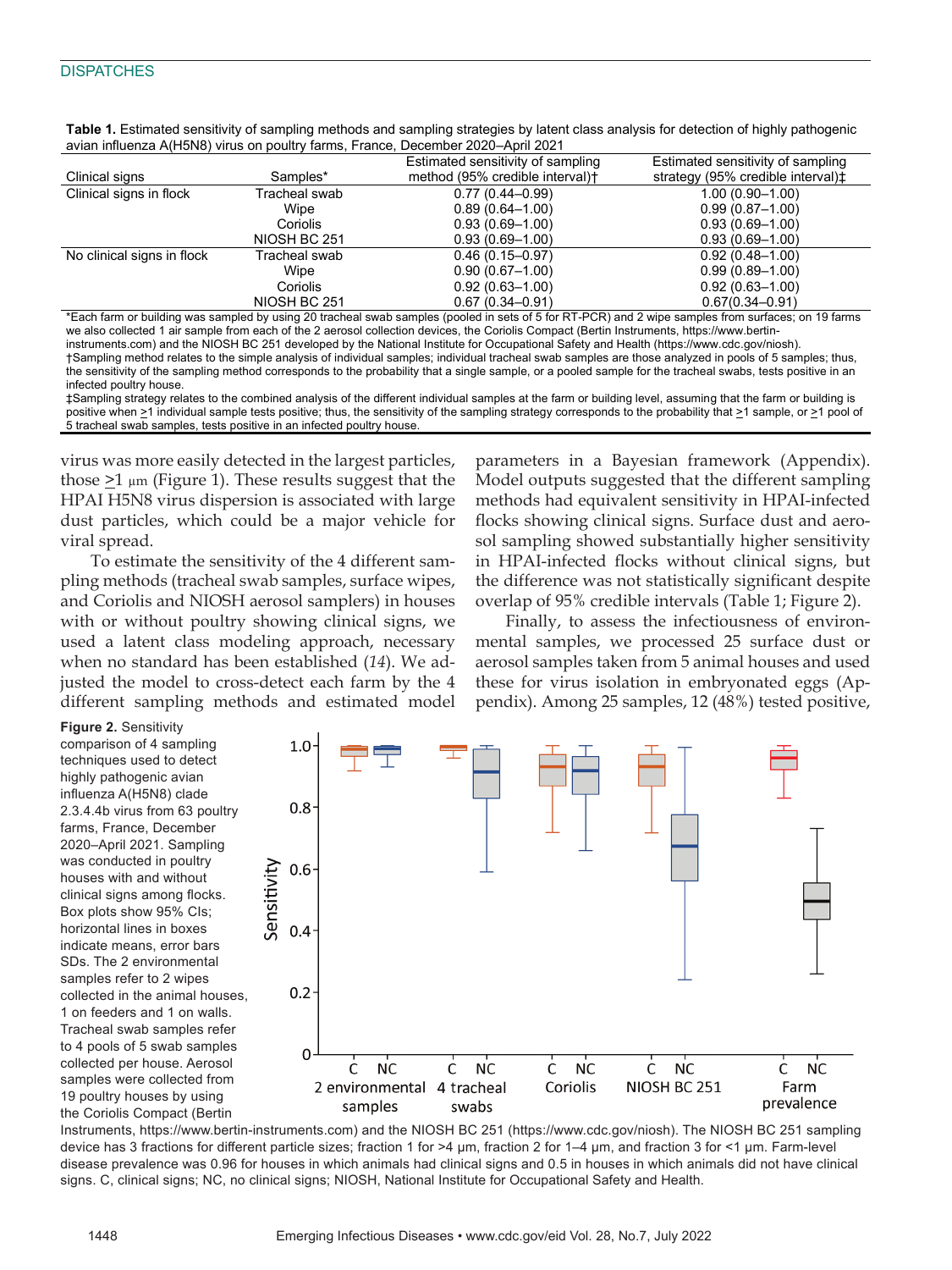| patriogenio aviam imitienza / (friente) virtuo en poditi y lamno, i rance, Decennoci Zoze / (phi Zoz i |               |                          |          |          |      |           |      |           |      |           |  |
|--------------------------------------------------------------------------------------------------------|---------------|--------------------------|----------|----------|------|-----------|------|-----------|------|-----------|--|
|                                                                                                        | House 11      |                          |          | House 26 |      | House 29  |      | House 30  |      | House 34  |  |
| Sample type <sup>+</sup>                                                                               |               | VI                       | Ct       | VI       |      | VI        | Ct   | VI        | Ct   | VI        |  |
| Tracheal swab                                                                                          | 25            | ٠                        | 20.7     | +        | 21.9 | ÷         | 18.9 | +         | 20   |           |  |
| Dust wipe, feeders                                                                                     | 25.8          | $\overline{\phantom{0}}$ | 25.1     | —        | 27.4 | $\ddot{}$ | 29.5 | +         | 24.2 |           |  |
| Dust wipe, walls                                                                                       | 27.5          | ÷                        | 25.5     | —        | 30.1 | +         | 28.3 | +         | 23   |           |  |
| Coriolis                                                                                               | 32            |                          | 33.6     | —        | 27.8 |           | 25.8 | +         | 26.9 |           |  |
| NIOSH BC251                                                                                            |               |                          |          |          |      |           |      |           |      |           |  |
| Fraction 1                                                                                             | 34            |                          | 33.6     | —        | 27.8 |           | 25.8 |           | 23.7 |           |  |
| Fraction 2                                                                                             |               | <b>ND</b>                | 36       | -        | 32.4 |           | 33.1 |           | 18.6 |           |  |
| Fraction 3                                                                                             |               | ND                       |          | ND       | 36.3 |           |      | <b>ND</b> |      | <b>ND</b> |  |
|                                                                                                        | $\sim$ $\sim$ |                          | $\cdots$ |          |      |           |      |           |      |           |  |

**Table 2.** Viral isolation assays on chicken embryonated eggs performed on 5 of the 63 poultry houses in a study to detect highly pathogenic avian influenza A(H5N8) virus on poultry farms, France, December 2020–April 2021\*

\*Ct, cycle threshold; ND, not done; VI, virus isolation; +, positive; –, negative.

†Each farm or building was sampled by using 4 pools of 5 tracheal swab samples, 2 wipe samples (1 from feeders, 1 from walls), and on 19 farms, 1 air sample from each of the 2 aerosol collection devices, the Coriolis Compact (Bertin Instruments, https://www.bertin-instruments.com) and the NIOSH BC 251, developed by the National Institute for Occupational Safety and Health (https://www.cdc.gov/niosh). NIOSH BC 251 sampling device has 3 fractions for different particle sizes; fraction 1 for >4 µm, fraction 2 for 1–4 µm, and fraction 3 for <1 µm.

confirming that viral isolation is possible from these sampling methods (Table 2).

# **Conclusions**

We used field conditions to evaluate whether dust from poultry farms contained HPAI viruses and to compare surface dust and aerosol testing for HPAI virus against official swab-based methods. We used wipe tests to collect surface dust and 2 bioaerosol devices to collect aerosol samples during the 2020–21 HPAI H5N8 virus epizootic outbreak in France. Standard molecular analysis detected high viral RNA loads in the early phase of flock infection, before clinical signs appeared. In addition, size fractioning of aerosol samples revealed that high RNA viral loads and infectious viral particles were associated with the largest particles (>1 µm), which are easy to collect and use for molecular analysis. However, the field conditions we used cannot be reproduced in experimental animal trials because of ethical and biosecurity requirements, which result in dramatically lower dust loads than those found in the field.

Recent research on influenza transmission routes revealed that nonrespiratory airborne particles are more likely to cause infection than are droplets or fomites (*7*). Infectious aerosols generated from inert objects handled by humans or dispersed through animal movements can lead to further infection. Dust can carry infectious particles and is omnipresent in poultry houses (*10*) and so could be a major means of viral transmission and dispersal in the environment. These findings suggest that biosecurity protocols should strongly emphasize limiting the amount of dust dispersed via farm equipment to reduce the spread of HPAI viruses.

Of note, for early detection, before flock animals show clinical signs of illness, we found that surface dust sampling using wipe tests and aerosol sampling using a high flow rate collection device are more sensitive than tracheal swab samples. The higher sensitivity of environmental sampling methods for early detection is likely because of infection dynamics at the flock level. During the early phases of infection, only a few animals are infectious, making the probability of detecting virus during individual swabbased sampling low (*6*). Swab sampling also is time consuming, labor-intensive, and expensive, whereas dust wiping is inexpensive, fast, easy to perform, and noninvasive.

In conclusion, we detected HPAI H5N8 clade 2.3.4.4b virus in dust samples from poultry farms during a large epizootic in France. Our findings suggest dust wipe samples are an efficient surveillance tool and could enable more rapid virus detection and implementation of measures to curb virus spread.

#### **Acknowledgments**

We thank Bertin Instruments, France, and the National Institute for Occupational Safety & Health (NIOSH), United States, for the loan of aerosol collectors.

This study was performed in the framework of the Chair for Avian Biosecurity, hosted by the National Veterinary College of Toulouse and funded by the Direction Générale de l'Alimentation, Ministère de l'Agriculture et de l'Alimentation, France. F.F. is funded by Theseo, a company of the LanXess Group, France. This work also received financial support from the FEDER/Région Occitanie Recherche et Sociétés 2018-AI-TRACK.

#### **About the Author**

Mr. Filaire is an engineer in biosciences and a PhD candidate in a collaborative project between the Host-Pathogen Interactions Joint Research Unit, National Veterinary School and INRAe, Toulouse, France; EIP Purpan, Toulouse; and Theseo, Lanxess Group, Laval, France. His research focus is on innovative methods for detection and characterization of emerging viruses.